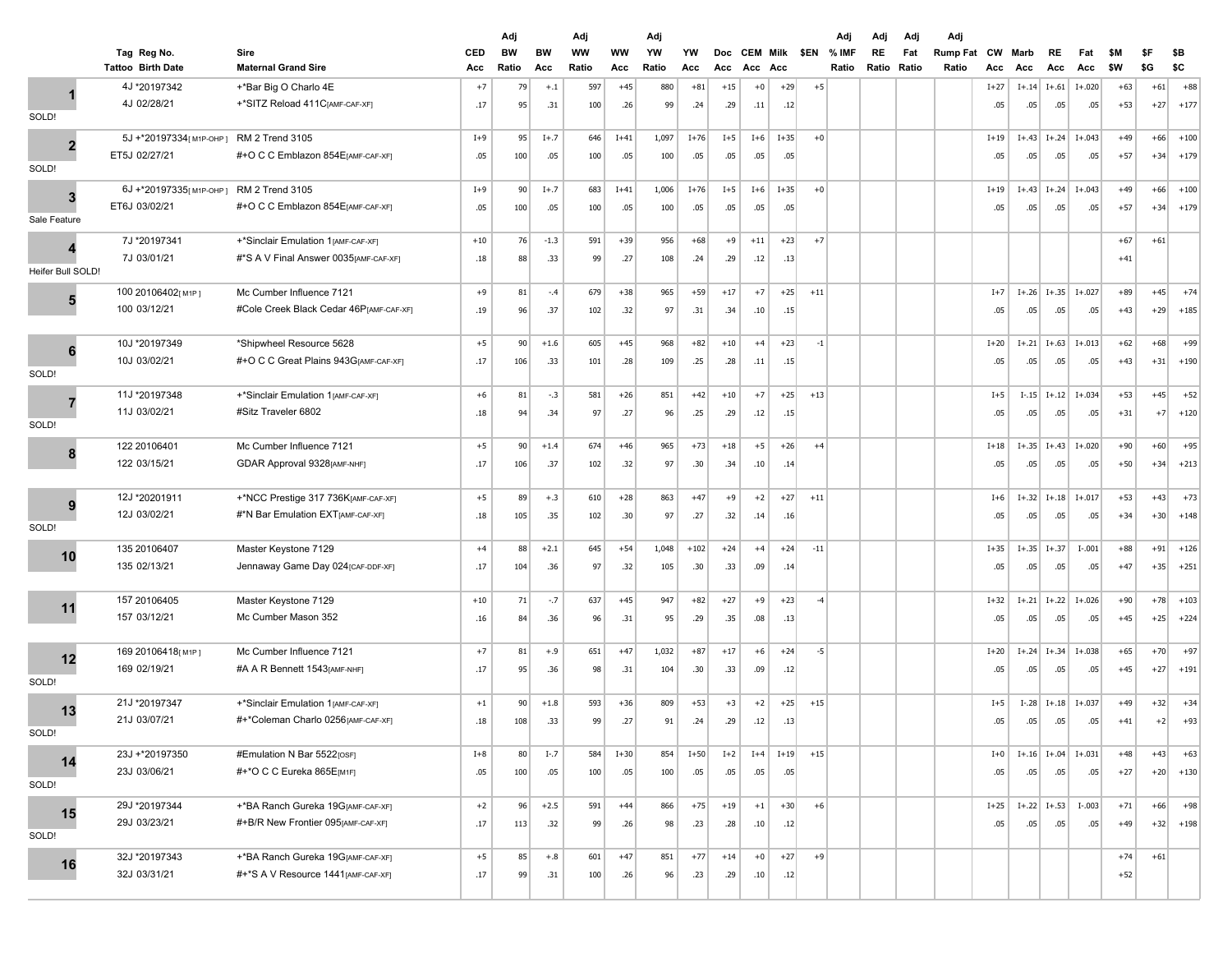|       |                                         |                                    |            | Adj         |           | Adj                |                  | Adj         |           |                   |                            |       |       | Adj                 | Adj               | Adj | Adj                      |           |             |                          |                  |            |            |            |
|-------|-----------------------------------------|------------------------------------|------------|-------------|-----------|--------------------|------------------|-------------|-----------|-------------------|----------------------------|-------|-------|---------------------|-------------------|-----|--------------------------|-----------|-------------|--------------------------|------------------|------------|------------|------------|
|       | Tag Reg No.<br><b>Tattoo Birth Date</b> | Sire<br><b>Maternal Grand Sire</b> | CED<br>Acc | BW<br>Ratio | BW<br>Acc | <b>WW</b><br>Ratio | <b>WW</b><br>Acc | YW<br>Ratio | YW<br>Acc | <b>Doc</b><br>Acc | <b>CEM Milk</b><br>Acc Acc |       |       | \$EN % IMF<br>Ratio | RE<br>Ratio Ratio | Fat | <b>Rump Fat</b><br>Ratio | CW<br>Acc | Marb<br>Acc | RE<br>Acc                | Fat<br>Acc       | \$M<br>\$W | \$F<br>\$G | \$В<br>\$C |
| 17    | 1129 20106415                           | Mc Cumber Influence 7121           | $+9$       | 83          | $-.3$     | 702                | $+46$            | 992         | $+71$     | $+8$              | $+4$                       | $+25$ | $+3$  |                     |                   |     |                          | $I+20$    | $I+.29$     | $I+.34$                  | $I + .014$       | $+83$      | $+61$      | $+92$      |
|       | 1129 02/12/21                           | RYG Tradition 517[OSF]             | .17        | 99          | .37       | 106                | .33              | 100         | .31       | .35               | .10                        | .14   |       |                     |                   |     |                          | .05       | .05         | .05                      | .05              | $+52$      | $+31$      | $+202$     |
| SOLD! |                                         |                                    |            |             |           |                    |                  |             |           |                   |                            |       |       |                     |                   |     |                          |           |             |                          |                  |            |            |            |
| 18    | 1250 20106456                           | Master Keystone 7129               | $+7$       | 73          | $+.4$     | 685                | $+53$            | 1,082       | $+99$     | $+30$             | $+8$                       | $+25$ | $-22$ |                     |                   |     |                          | $I+39$    | $I + .46$   |                          | $I+.32$ $I+.004$ | $+70$      | $+93$      | $+132$     |
|       | 1250 02/15/21                           | GDAR Approval 9328[AMF-NHF]        | .16        | 86          | .37       | 103                | .32              | 109         | .30       | .33               | .09                        | .14   |       |                     |                   |     |                          | .05       | .05         | .05                      | .05              | $+52$      | $+39$      | $+241$     |
| SOLD! |                                         |                                    |            |             |           |                    |                  |             |           |                   |                            |       |       |                     |                   |     |                          |           |             |                          |                  |            |            |            |
| 19    | 1300 20106432[M1P]                      | Mc Cumber Influence 7121           | $+4$       | 91          | $+1.9$    | 677                | $+46$            | 1,011       | $+78$     | $+20$             | $+3$                       | $+24$ | $+2$  |                     |                   |     |                          | $I+13$    | $I+.21$     | $I+.37$                  | $I+.029$         | $+87$      | $+60$      | $+86$      |
|       | 1300 03/10/21                           | #A A R Bennett 1543[AMF-NHF]       | .17        | 107         | .37       | 102                | .32              | 102         | .30       | .34               | .10                        | .14   |       |                     |                   |     |                          | .05       | .05         | .05                      | .05              | $+44$      | $+27$      | $+199$     |
| 20    | 1423 20106465[M1P]                      | Mc Cumber Tribute 9180             | $+4$       | 82          | $+2.3$    | 756                | $+58$            | 1,137       | $+103$    | $+18$             | $+5$                       | $+27$ | $-9$  |                     |                   |     |                          |           |             |                          |                  | $+93$      | $+78$      |            |
|       | 1423 01/21/21                           | +Neel's Power 512                  | .17        | 106         | .34       | 114                | .29              | 115         | .27       | .33               | .06                        | .08   |       |                     |                   |     |                          |           |             |                          |                  | $+56$      |            |            |
| SOLD! |                                         |                                    |            |             |           |                    |                  |             |           |                   |                            |       |       |                     |                   |     |                          |           |             |                          |                  |            |            |            |
| 21    | 1424 20106479[ м1Р-ОНР]                 | Mc Cumber Tribute 9180             | $+5$       | 80          | $+1.4$    | 699                | $+52$            | 953         | $+85$     | $+22$             | $+4$                       | $+26$ | $+1$  |                     |                   |     |                          |           |             |                          |                  | $+104$     | $+66$      |            |
|       | 1424 01/27/21                           | Master Keystone 7129               | .16        | 104         | .34       | 105                | .29              | 96          | .28       | .33               | .06                        | .08   |       |                     |                   |     |                          |           |             |                          |                  | $+55$      |            |            |
| SOLD! |                                         |                                    |            |             |           |                    |                  |             |           |                   |                            |       |       |                     |                   |     |                          |           |             |                          |                  |            |            |            |
| 22    | 1425 20106469[M1P]                      | Mc Cumber Tribute 9180             | $+7$       | 85          | $+.8$     | 741                | $+51$            | 1,039       | $+85$     | $+16$             | $+6$                       | $+29$ | $+0$  |                     |                   |     |                          |           |             |                          |                  | $+102$     | $+67$      |            |
| SOLD! | 1425 01/28/21                           | Mc Cumber Influence 7121           | .16        | 109         | .34       | 112                | .29              | 105         | .27       | .34               | .05                        | .07   |       |                     |                   |     |                          |           |             |                          |                  | $+58$      |            |            |
|       |                                         |                                    |            |             |           |                    |                  |             |           |                   |                            |       |       |                     |                   |     |                          |           |             |                          |                  |            |            |            |
| 23    | 1426 20106485[M1P]                      | Mc Cumber Tribute 9180             | $+6$       | 83          | $+1.3$    | 598                | $+33$            | 862         | $+58$     | $+17$             | $+6$                       | $+24$ | $+14$ |                     |                   |     |                          |           |             |                          |                  | $+98$      | $+58$      |            |
|       | 1426 01/28/21                           | Mc Cumber Influence 7121           | .17        | 107         | .34       | 90                 | .29              | 87          | .28       | .34               | .05                        | .07   |       |                     |                   |     |                          |           |             |                          |                  | $+32$      |            |            |
|       | 1427 20106482[M1P]                      | Mc Cumber Tribute 9180             | $+3$       | 88          | $+2.6$    | 777                | $+60$            | 1,059       | $+98$     | $+20$             | $+5$                       | $+29$ | $-6$  |                     |                   |     |                          |           |             |                          |                  | $+102$     | $+72$      |            |
| 24    | 1427 01/28/21                           | Master Keystone 7129               | .16        | 113         | .34       | 117                | .29              | 107         | .27       | .33               | .06                        | .08   |       |                     |                   |     |                          |           |             |                          |                  | $+62$      |            |            |
| SOLD! |                                         |                                    |            |             |           |                    |                  |             |           |                   |                            |       |       |                     |                   |     |                          |           |             |                          |                  |            |            |            |
|       | 1429 20106478[M1P]                      | Mc Cumber Tribute 9180             | $+11$      | 68          | $-.4$     | 629                | $+45$            | 1,064       | $+87$     | $+21$             | $+10$                      | $+26$ | $-4$  |                     |                   |     |                          |           |             |                          |                  | $+90$      | $+75$      |            |
| 25    | 1429 01/29/21                           | Master Keystone 7129               | .16        | 89          | .34       | 95                 | .29              | 107         | .28       | .33               | .06                        | .07   |       |                     |                   |     |                          |           |             |                          |                  | $+46$      |            |            |
| SOLD! |                                         |                                    |            |             |           |                    |                  |             |           |                   |                            |       |       |                     |                   |     |                          |           |             |                          |                  |            |            |            |
| 26    | 1431 20106486[M1P]                      | Mc Cumber Tribute 9180             | $+11$      | 72          | $-.6$     | 614                | $+41$            | 979         | $+74$     | $+5$              | $+8$                       | $+24$ | $+10$ |                     |                   |     |                          |           |             |                          |                  | $+92$      | $+66$      |            |
|       | 1431 01/31/21                           | Mc Cumber Influence 7121           | .17        | 94          | .34       | 92                 | .29              | 98          | .28       | .34               | .05                        | .07   |       |                     |                   |     |                          |           |             |                          |                  | $+42$      |            |            |
| Out   |                                         |                                    |            |             |           |                    |                  |             |           |                   |                            |       |       |                     |                   |     |                          |           |             |                          |                  |            |            |            |
| 27    | 1432 20106481[М1Р]                      | Mc Cumber Tribute 9180             | $+11$      | 67          | $-.7$     | 660                | $+46$            | 999         | $+83$     | $+20$             | $+11$                      | $+23$ | $-2$  |                     |                   |     |                          |           |             |                          |                  | $+91$      | $+70$      |            |
|       | 1432 02/01/21                           | Mytty Legend 5062                  | .16        | 88          | .34       | 99                 | .29              | 100         | .27       | .33               | .06                        | .08   |       |                     |                   |     |                          |           |             |                          |                  | $+46$      |            |            |
| SOLD! |                                         |                                    |            |             |           |                    |                  |             |           |                   |                            |       |       |                     |                   |     |                          |           |             |                          |                  |            |            |            |
| 28    | 1433 20106470[M1P]                      | Mc Cumber Tribute 9180             | $+11$      | 69          | $-1.1$    | 568                | $+35$            | 861         | $+66$     | $-3$              | $+9$                       | $+24$ | $+11$ |                     |                   |     |                          |           |             |                          |                  | $+84$      | $+65$      |            |
| SOLD! | 1433 02/04/21                           | *Mc Cumber Armour 7148             | .17        | 91          | .34       | 86                 | .29              | 87          | .28       | .34               | .06                        | .08   |       |                     |                   |     |                          |           |             |                          |                  | $+36$      |            |            |
|       |                                         |                                    |            |             |           |                    |                  |             |           |                   |                            |       |       |                     |                   |     |                          |           |             |                          |                  |            |            |            |
| 29    | 1434 20106473[M1P]                      | Mc Cumber Tribute 9180             | $+6$       | 81          | $+1.9$    | 693                | $+54$            | 1,107       | $+98$     | $+21$             | $+6$                       | $+27$ | -9    |                     |                   |     |                          |           |             |                          |                  | $+91$      | $+78$      |            |
| SOLD! | 1434 02/04/21                           | Master Keystone 7129               | .16        | 105         | .34       | 104                | .29              | 111         | .27       | .33               | .06                        | .07   |       |                     |                   |     |                          |           |             |                          |                  | $+53$      |            |            |
|       | 1436 20106475[M1P]                      | Mc Cumber Tribute 9180             | $+11$      | 72          | $-1.0$    | 612                | $+37$            | 839         | $+64$     | $+20$             | $+9$                       | $+24$ | $+12$ |                     |                   |     |                          |           |             |                          |                  | $+97$      | $+60$      |            |
| 31    | 1436 02/07/21                           | Master Keystone 7129               | .16        | 94          | .34       | 92                 | .29              | 84          | .28       | .33               | .06                        | .07   |       |                     |                   |     |                          |           |             |                          |                  | $+40$      |            |            |
| SOLD! |                                         |                                    |            |             |           |                    |                  |             |           |                   |                            |       |       |                     |                   |     |                          |           |             |                          |                  |            |            |            |
|       | 1437 20106434                           | Mc Cumber Influence 7121           | $+3$       | 93          | $+2.3$    | 676                | $+45$            | 908         | $+69$     | $+18$             | $+3$                       | $+24$ | $+9$  |                     |                   |     |                          | $I+18$    |             | $I+.25$ $I+.38$ $I+.030$ |                  | $+91$      | $+54$      | $+83$      |
| 32    | 1437 03/03/21                           | #A A R Bennett 1543[AMF-NHF]       | .17        | 109         | .36       | 102                | .32              | 91          | .30       | .33               | .10                        | .13   |       |                     |                   |     |                          | .05       | .05         | .05                      | .05              | $+44$      | $+29$      | $+199$     |
|       |                                         |                                    |            |             |           |                    |                  |             |           |                   |                            |       |       |                     |                   |     |                          |           |             |                          |                  |            |            |            |
| 33    | 1444 20106428                           | Mc Cumber Influence 7121           | $+11\,$    | 72          | $-1.4$    | 661                | $+40$            | 939         | $+62$     | $+9$              | $+9$                       | $+27$ | $+7$  |                     |                   |     |                          | $I+15$    |             | $I+.22$ $I+.32$ $I+.041$ |                  | $+86$      | $+50$      | $+76$      |
|       | 1444 02/17/21                           | Mc Cumber Mason 352                | .17        | 86          | .36       | 100                | .31              | 95          | .29       | .35               | .07                        | .11   |       |                     |                   |     |                          | .05       | .05         | .05                      | .05              | $+49$      | $+26$      | $+185$     |
| SOLD! |                                         |                                    |            |             |           |                    |                  |             |           |                   |                            |       |       |                     |                   |     |                          |           |             |                          |                  |            |            |            |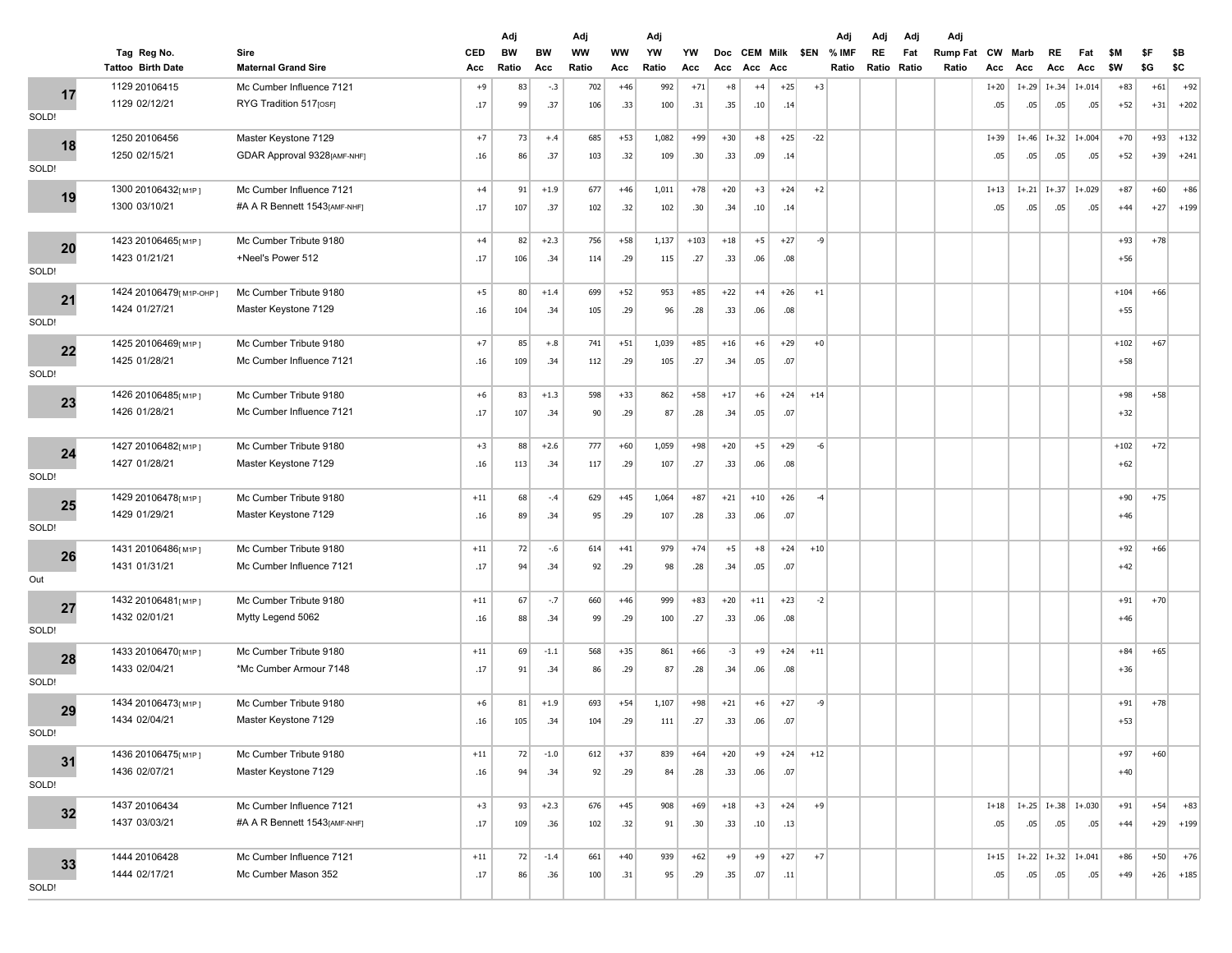|                | Tag Reg No.                                         | Sire                                        | CED         | Adj<br><b>BW</b> | BW     | Adj<br><b>WW</b> | ww     | Adj<br>YW | YW     | <b>Doc</b> | <b>CEM Milk</b> |        | \$EN  | Adj<br>% IMF | Adj<br>RE   | Adj<br>Fat | Adj<br>Rump Fat CW Marb |          |         | RE        | Fat                      | \$M   | \$F   | \$В    |
|----------------|-----------------------------------------------------|---------------------------------------------|-------------|------------------|--------|------------------|--------|-----------|--------|------------|-----------------|--------|-------|--------------|-------------|------------|-------------------------|----------|---------|-----------|--------------------------|-------|-------|--------|
|                | <b>Tattoo Birth Date</b>                            | <b>Maternal Grand Sire</b>                  | Acc         | Ratio            | Acc    | Ratio            | Acc    | Ratio     | Acc    | Acc        | Acc Acc         |        |       | Ratio        | Ratio Ratio |            | Ratio                   | Acc      | Acc     | Acc       | Acc                      | \$W   | \$G   | \$C    |
| 34             | 1446 20106496                                       | Mc Cumber Influence 7121                    | $+11$       | 72               | $-.9$  | 597              | $+39$  | 936       | $+69$  | $+10$      | $+8$            | $+22$  | $+11$ |              |             |            |                         |          |         |           |                          | $+82$ | $+62$ |        |
|                | 1446 02/18/21                                       | +Neel's Power 512                           | .18         | 86               | .36    | 90               | .31    | 94        | .29    | .35        | .07             | .11    |       |              |             |            |                         |          |         |           |                          | $+39$ |       |        |
| SOLD!          |                                                     |                                             |             |                  |        |                  |        |           |        |            |                 |        |       |              |             |            |                         |          |         |           |                          |       |       |        |
| 35             | 1450 20106413                                       | Mc Cumber Influence 7121                    | $+9$        | 72               | $-.8$  | 605              | $+35$  | 821       | $+48$  | $+15$      | $+8$            | $+26$  | $+11$ |              |             |            |                         | $I+18$   | $I+.27$ |           | $I+.36$ $I+.027$         | $+85$ | $+47$ | $+77$  |
| Heifer Bull    | 1450 02/24/21                                       | +McCumber Hard Drive 7150                   | .18         | 86               | .37    | 91               | .32    | 83        | .31    | .35        | .10             | .15    |       |              |             |            |                         | .05      | .05     | .05       | .05                      | $+44$ | $+29$ | $+185$ |
|                |                                                     |                                             |             |                  |        |                  |        |           |        |            |                 |        |       |              |             |            |                         |          |         |           |                          |       |       |        |
| 36             | 1452 20106440[M1P]                                  | Mc Cumber Influence 7121                    | $+8$        | 78               | $+.5$  | 632              | $+43$  | 998       | $+78$  | $+15$      | $+6$            | $+25$  | $+0$  |              |             |            |                         | $I+18$   | $I+.27$ | $I+.36$   | $I + .031$               | $+83$ | $+66$ | $+95$  |
| Heifer Bull    | 1452 02/24/21                                       | Mc Cumber Sequence 4262                     | .17         | 92               | .36    | 95               | .31    | 100       | .29    | .33        | .09             | .12    |       |              |             |            |                         | .05      | .05     | .05       | .05                      | $+44$ | $+29$ | $+206$ |
|                | 1453 20106467[M1P]                                  | Mc Cumber Tribute 9180                      | $+15$       | 58               | $-2.6$ | 618              | $+37$  | 904       | $+65$  | $+17$      | $+11$           | $+24$  | $+11$ |              |             |            |                         |          |         |           |                          | $+95$ | $+61$ |        |
| 37             | 1453 02/25/21                                       | +Neel's Power 512                           | .17         | 78               | .34    | 93               | .29    | 91        | .28    | .33        | .07             | .09    |       |              |             |            |                         |          |         |           |                          | $+42$ |       |        |
| SOLD!          |                                                     |                                             |             |                  |        |                  |        |           |        |            |                 |        |       |              |             |            |                         |          |         |           |                          |       |       |        |
| 38             | 1454 20106495                                       | Mc Cumber Influence 7121                    | $+9$        | 76               | $-2$   | 621              | $+40$  | 954       | $+68$  | $+17$      | $+7$            | $+22$  | $+10$ |              |             |            |                         |          |         |           |                          | $+90$ | $+61$ |        |
|                | 1454 02/26/21                                       | +Neel's Power 512                           | .18         | 91               | .36    | 94               | .31    | 96        | .29    | .35        | .07             | .11    |       |              |             |            |                         |          |         |           |                          | $+40$ |       |        |
| SOLD!          |                                                     |                                             |             |                  |        |                  |        |           |        |            |                 |        |       |              |             |            |                         |          |         |           |                          |       |       |        |
| 39             | 1455 20106445[M1P]                                  | Master Keystone 7129                        | $+3$        | 85               | $+2.5$ | 670              | $+56$  | 1,017     | $+99$  | $+28$      | $+5$            | $+21$  | $-11$ |              |             |            |                         | $I+39$   | $I+.27$ | $I+.33$   | $I + .007$               | $+95$ | $+88$ | $+119$ |
|                | 1455 02/28/21                                       | Mc Cumber Rowdy 5206                        | .15         | 101              | .36    | 101              | .31    | 102       | .29    | .35        | .06             | .12    |       |              |             |            |                         | .05      | .05     | .05       | .05                      | $+47$ | $+31$ | $+249$ |
|                |                                                     |                                             |             | 84               | $+2.9$ | 665              | $+51$  | 945       | $+85$  | $-2$       | $+4$            | $+25$  | $+1$  |              |             |            |                         |          |         |           |                          | $+87$ | $+67$ |        |
| 40             | 1457 20106463[M1P]<br>1457 03/04/21                 | Mc Cumber Tribute 9180<br>Mytty Legend 5062 | $+1$<br>.16 | 108              | .34    | 100              | .29    | 95        | .27    | .33        | .06             | .08    |       |              |             |            |                         |          |         |           |                          | $+47$ |       |        |
|                |                                                     |                                             |             |                  |        |                  |        |           |        |            |                 |        |       |              |             |            |                         |          |         |           |                          |       |       |        |
|                | 1458 20106454[M1P]                                  | Master Keystone 7129                        | $+8$        | 80               | $+.7$  | 708              | $+54$  | 1,089     | $+97$  | $+29$      | $+8$            | $+25$  | $-19$ |              |             |            |                         | $I + 34$ | $I+.37$ | $I+.27$   | $I + .012$               | $+85$ | $+84$ | $+118$ |
| 41             | 1458 03/04/21                                       | #A A R Bennett 1543[AMF-NHF]                | .15         | 94               | .36    | 107              | .31    | 110       | .28    | .33        | .08             | .13    |       |              |             |            |                         | .05      | .05     | .05       | .05                      | $+54$ | $+34$ | $+238$ |
| Pathfinder Dam |                                                     |                                             |             |                  |        |                  |        |           |        |            |                 |        |       |              |             |            |                         |          |         |           |                          |       |       |        |
| 42             | 1462 20106416 [М1Р-ОНР]                             | Mc Cumber Influence 7121                    | $+7$        | 83               | $+.4$  | 683              | $+40$  | 993       | $+66$  | $+14$      | $+2$            | $+33$  | $-4$  |              |             |            |                         | $I + 24$ | $I+.28$ | $I + .44$ | $I + .020$               | $+59$ | $+62$ | $+94$  |
|                | 1462 03/14/21                                       | Master Hard Drive 058                       | .17         | 98               | .37    | 103              | .32    | 100       | .30    | .32        | .09             | .14    |       |              |             |            |                         | .05      | .05     | .05       | .05                      | $+52$ | $+31$ | $+181$ |
| Pathfinder Dam |                                                     |                                             |             |                  |        |                  |        |           |        |            |                 |        |       |              |             |            |                         |          |         |           |                          |       |       |        |
| 43             | 1529 20106436                                       | Mc Cumber Influence 7121                    | $+8$        | 81               | $+.5$  | 818              | $+64$  | 1,253     | $+107$ | $+20$      | $+7$            | $+29$  | $-24$ |              |             |            |                         | $I+21$   | $I+.23$ | $I + .41$ | $I + .029$               | $+82$ | $+74$ | $+102$ |
| SOLD!          | 1529 03/19/21                                       | #A A R Bennett 1543[AMF-NHF]                | .17         | 95               | .36    | 123              | .32    | 126       | .30    | .35        | .09             | .13    |       |              |             |            |                         | .05      | .05     | .05       | .05                      | $+70$ | $+28$ | $+214$ |
|                | 1532 20106422[M1P]                                  | Master Keystone 7129                        | $+5$        | 80               | $+1.9$ | 682              | $+55$  | 1,056     | $+105$ | $+28$      | $+7$            | $+21$  | $-18$ |              |             |            |                         | $I+38$   | $I+.36$ | $I+.23$   | $I + .017$               | $+72$ | $+95$ | $+127$ |
| 44             | 1532 02/25/21                                       | #A A R Bennett 1543[AMF-NHF]                | .15         | 94               | .36    | 103              | .31    | 106       | .29    | .35        | .09             | .13    |       |              |             |            |                         | .05      | .05     | .05       | .05                      | $+45$ | $+32$ | $+237$ |
|                |                                                     |                                             |             |                  |        |                  |        |           |        |            |                 |        |       |              |             |            |                         |          |         |           |                          |       |       |        |
|                | 1631 20106494                                       | Master Keystone 7129                        | $I+8$       | 59               | $I+.4$ | 678              | $I+49$ | 1,009     | $I+92$ | $+25$      | $I+8$           | $I+22$ | -9    |              |             |            |                         | $I+33$   | $I+.21$ | $I+.34$   | $I + .018$               | $+86$ | $+83$ | $+110$ |
| 45             | 1631 02/13/21                                       | Mc Cumber Mason 352                         | .05         | 79               | .05    | 102              | .05    | 101       | .05    | .33        | .05             | .05    |       |              |             |            |                         | .05      | .05     | .05       | .05                      | $+45$ | $+27$ | $+229$ |
|                |                                                     |                                             |             |                  |        |                  |        |           |        |            |                 |        |       |              |             |            |                         |          |         |           |                          |       |       |        |
| 46             | 1634 20106439[D2F-DDF-M1F-NMC Cumber Influence 7121 |                                             | $+11$       | 82               | $-1.2$ | 690              | $+43$  | 1,005     | $+69$  | $+15$      | $+8$            | $+27$  | $+6$  |              |             |            |                         | $I+17$   | $I+.28$ | $I + .44$ | $I + .037$               | $+77$ | $+53$ | $+84$  |
|                | 1634 02/15/21                                       | Mc Cumber Mason 352                         | .18         | 96               | .36    | 104              | .31    | 101       | .29    | .33        | .09             | .12    |       |              |             |            |                         | .05      | .05     | .05       | .05                      | $+53$ | $+30$ | $+186$ |
| SOLD!          |                                                     |                                             |             |                  |        |                  |        |           |        |            |                 |        |       |              |             |            |                         |          |         |           |                          |       |       |        |
| 47             | 1750 20106429[M1P]                                  | Mc Cumber Influence 7121                    | $+5$        | 88               | $+1.5$ | 680              | $+47$  | 992       | $+80$  | $+1$       | $+6$            | $+22$  | $+4$  |              |             |            |                         |          |         |           |                          | $+66$ | $+66$ |        |
|                | 1750 02/28/21                                       | Mc Cumber Rowdy 5206                        | .16         | 105              | .36    | 102              | .31    | 100       | .29    | .35        | .07             | .11    |       |              |             |            |                         |          |         |           |                          | $+44$ |       |        |
|                | 1753 20106447                                       | Master Keystone 7129                        | $+2$        | 90               | $+2.9$ | 617              | $+52$  | 979       | $+97$  | $+28$      | $+3$            | $+20$  | $-9$  |              |             |            |                         | $I+32$   |         |           | $I+.37$ $I+.30$ $I+.019$ | $+86$ | $+84$ | $+118$ |
| 48             | 1753 03/03/21                                       | +Neel's Power 512                           | .16         | 107              | .36    | 93               | .31    | 99        | .29    | .34        | .06             | .12    |       |              |             |            |                         | .05      | .05     | .05       | .05                      | $+39$ | $+34$ | $+239$ |
|                |                                                     |                                             |             |                  |        |                  |        |           |        |            |                 |        |       |              |             |            |                         |          |         |           |                          |       |       |        |
| 49             | 1757 20106449                                       | Master Keystone 7129                        | $+6$        | 82               | $+1.1$ | 693              | $+56$  | 1,123     | $+107$ | $+26$      | $+6$            | $+20$  | $-16$ |              |             |            |                         |          |         |           |                          | $+84$ | $+85$ |        |
|                | 1757 02/23/21                                       | +Neel's Power 512                           | .16         | 98               | .36    | 104              | .31    | 113       | .29    | .35        | .06             | .12    |       |              |             |            |                         |          |         |           |                          | $+47$ |       |        |
| SOLD!          |                                                     |                                             |             |                  |        |                  |        |           |        |            |                 |        |       |              |             |            |                         |          |         |           |                          |       |       |        |